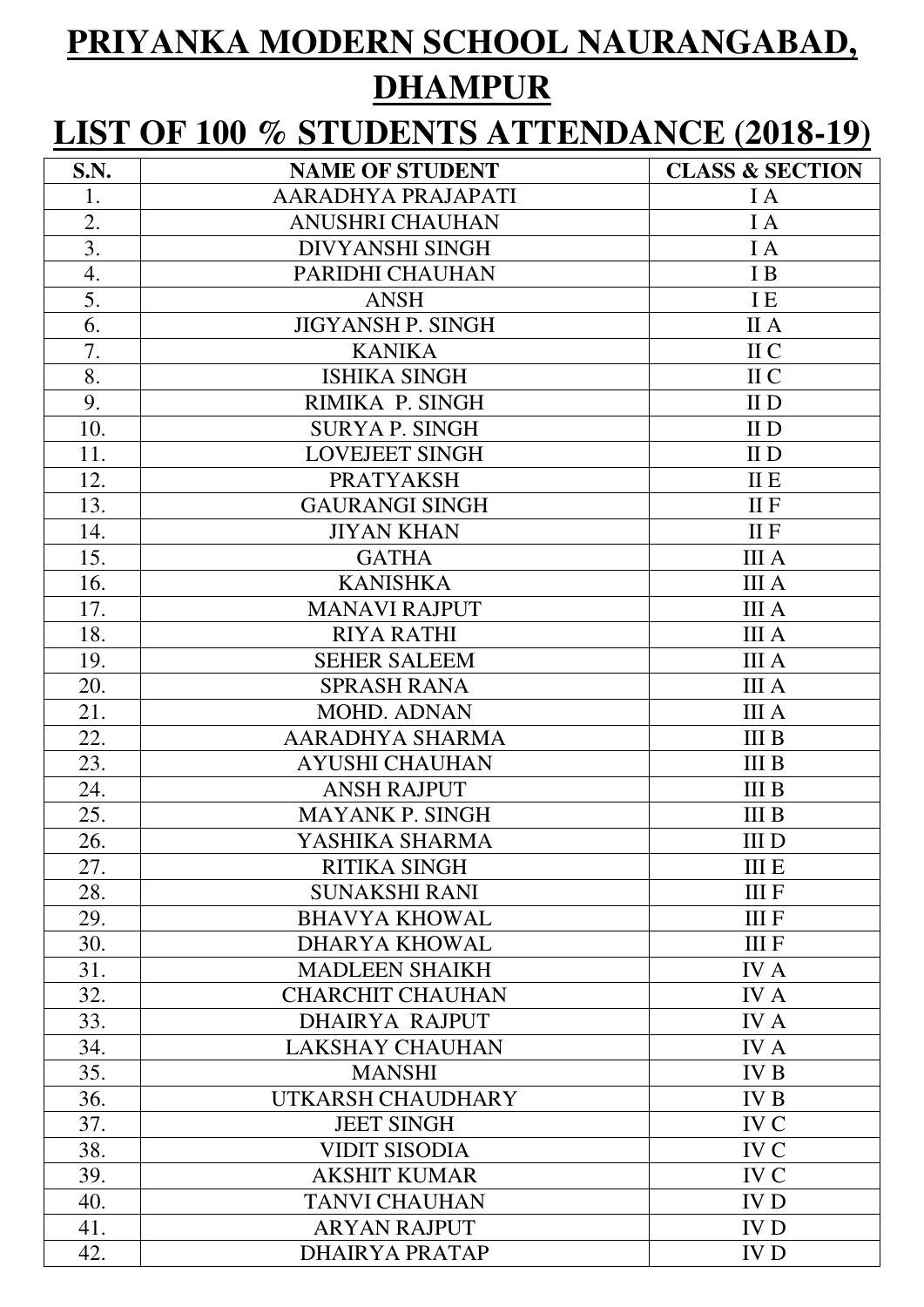| 43. | <b>HARSHIT GAHLOT</b>    | <b>IVD</b>      |
|-----|--------------------------|-----------------|
| 44. | <b>MANAK ANAND</b>       | <b>IVD</b>      |
| 45. | <b>GUNJIT DESHLAN</b>    | <b>IVE</b>      |
| 46. | <b>CHAILCY SINGH</b>     | <b>IVF</b>      |
| 47. | <b>SHREYA RAJPUT</b>     | <b>IVF</b>      |
| 48. | <b>AMAN KUMAR</b>        | <b>IVF</b>      |
| 49. | <b>SURYA GAHLOT</b>      | <b>IVF</b>      |
| 50. | <b>MOKSH RAJPUT</b>      | VA              |
| 51. | <b>HARSHIT DESHLAN</b>   | VA              |
| 52. | <b>LAVISH ARYA</b>       | V A             |
| 53. | <b>SAMARTH SISODIA</b>   | $\mathbf{V}$ A  |
| 54. | <b>ATUL KUMAR SINGH</b>  | VA              |
| 55. | <b>JIGYANSHI CHAUHAN</b> | V <sub>B</sub>  |
| 56. | <b>KANUSHI</b>           | VB              |
| 57. | RUPAKSHI CHAUHAN         | V B             |
| 58. | <b>BHAVISHYA CHAUHAN</b> | V <sub>B</sub>  |
| 59. | <b>MOHD. ARSH FAIZ</b>   | V <sub>B</sub>  |
| 60. | <b>TANISHQ SISODIA</b>   | VB              |
| 61. | PREET TATRAN             | V <sub>C</sub>  |
| 62. | <b>KRITIKA CHAUHAN</b>   | V <sub>D</sub>  |
| 63. | <b>AKSHIT CHAUHAN</b>    | V <sub>D</sub>  |
| 64. | <b>DEV CHAUDHARY</b>     | V <sub>D</sub>  |
| 65. | <b>PALAK</b>             | <b>VE</b>       |
| 66. | <b>UNNATI SINGH</b>      | V <sub>E</sub>  |
| 67. | <b>MANVIKA PRAJAPATI</b> | V E             |
| 68. | MOHD. MUSTAFA            | V <sub>E</sub>  |
| 69. | <b>VAIBHAV CHAUHAN</b>   | V <sub>E</sub>  |
| 70. | <b>ABHISHRI CHAUHAN</b>  | VF              |
| 71. | <b>MEGHA RAJPUT</b>      | V <sub>F</sub>  |
| 72. | <b>PRAGATI</b>           | VF              |
| 73. | <b>MANIK RAJPUT</b>      | VF              |
| 74. | SIDDHARTH CHAUHAN        | VF              |
| 75. | <b>GAURI RANI</b>        | VI A            |
| 76. | <b>YASHASVI</b>          | VI A            |
| 77. | <b>ASHWIN PRATAP</b>     | VI A            |
| 78. | PARTH RASTOGI            | VI A            |
| 79. | PRACHI RAJPUT            | VI B            |
| 80. | SIDDHARTH SINGH          | VI B            |
| 81. | <b>MUSAIF ROY</b>        | VI C            |
| 82. | <b>SHAURYA CHAUHAN</b>   | VI C            |
| 83. | NISHANT CHAUDHARY        | VI C            |
| 84. | <b>AJAY</b>              | VI <sub>D</sub> |
| 85. | <b>JAHANVI SHARMA</b>    | VI <sub>D</sub> |
| 86. | LAVISHKA ANAND SAHAWAL   | VI <sub>D</sub> |
| 87. | <b>TOOBA ANSARI</b>      | VI <sub>D</sub> |
| 88. | <b>TRIPATI RANI</b>      | VI <sub>D</sub> |
| 89. | <b>VEDANSH RAJPUT</b>    | VI E            |
| 90. | <b>GARIMA SINGH</b>      | VI E            |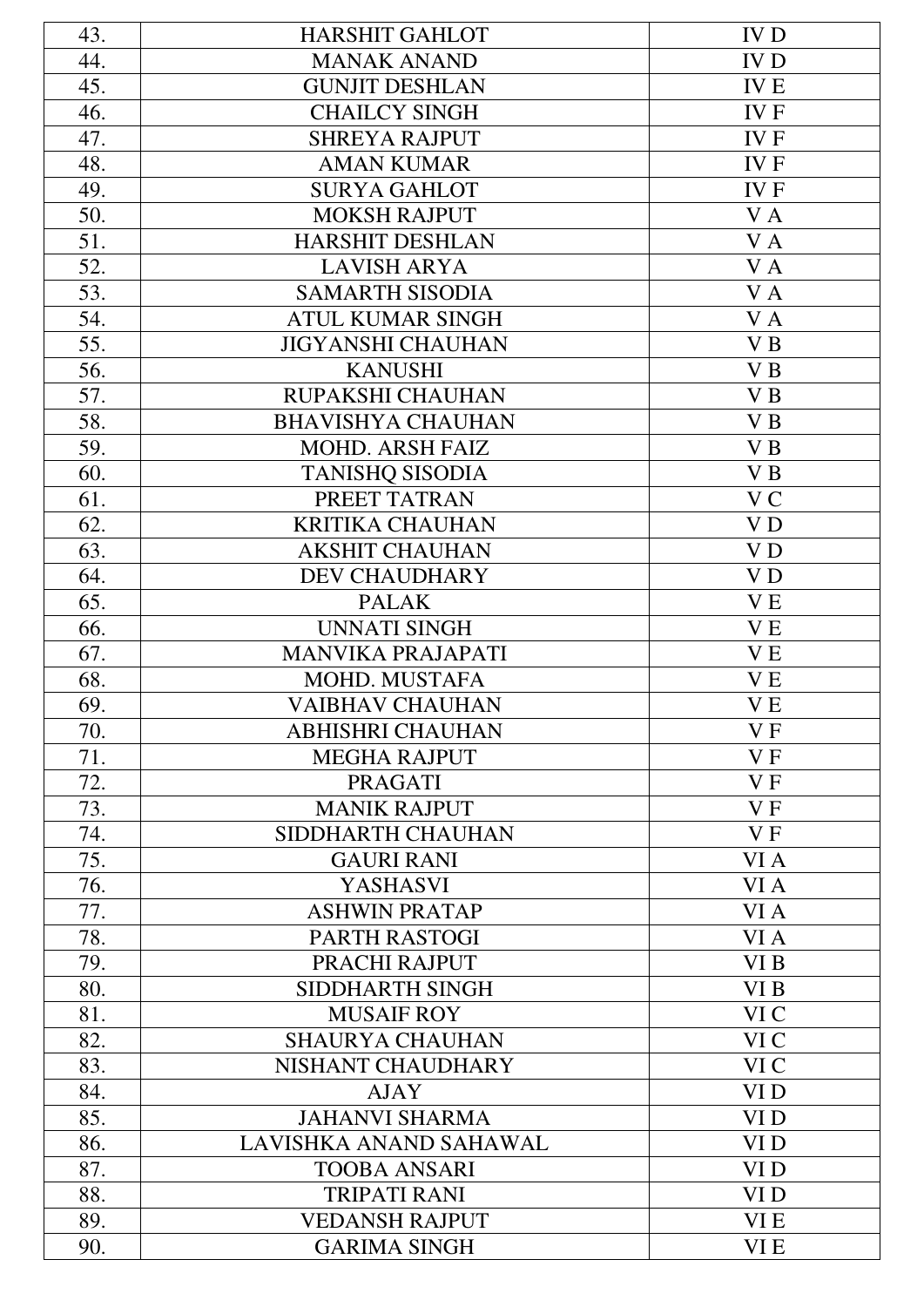| 91.  | <b>AISHWARYA CHAUHAN</b>    | VII A         |
|------|-----------------------------|---------------|
| 92.  | <b>MANSI CHAUHAN</b>        | VII A         |
| 93.  | <b>PRIYANSHI</b>            | VII A         |
| 94.  | <b>LEAVISH CHAUDHARY</b>    | VII A         |
| 95.  | <b>AKSHITA SOLANKI</b>      | VII B         |
| 96.  | <b>DIVYA BANSHAL</b>        | VII B         |
| 97.  | <b>GARV GOYAL</b>           | VII B         |
| 98.  | MOHD. FAYYAZ                | VII B         |
| 99.  | <b>SANYAM</b>               | VII B         |
| 100. | <b>JAY PRATAP SINGH</b>     | VII C         |
| 101. | <b>KARTIK CHAUHAN</b>       | VII C         |
| 102. | <b>KARTIKEY SISODIA</b>     | VII C         |
| 103. | <b>MRADUL VATSAL</b>        | VII C         |
| 104. | <b>NAITIK</b>               | VII C         |
| 105. | PRIYANSHU RAJPUT            | VII C         |
| 106. | <b>AKSHIT KUMAR CHAUHAN</b> | VII D         |
| 107. | PIYUSH KUMAR                | VII D         |
| 108. | <b>NEHA CHAUHAN</b>         | <b>VII E</b>  |
| 109. | <b>ARTH</b>                 | VII F         |
| 110. | <b>DEVANSH SHARMA</b>       | <b>VII F</b>  |
| 111. | <b>HAMENT KUMAR</b>         | <b>VII F</b>  |
| 112. | HARSHIT KUMAR RAJPUT        | VII F         |
| 113. | <b>MANIK</b>                | VII F         |
| 114. | <b>DIVYANSHI CHAUHAN</b>    | VII G         |
| 115. | <b>JIVANSHI RAJPUT</b>      | VII G         |
| 116. | <b>RIFA ABDUL MUEED</b>     | VII G         |
| 117. | <b>SHREYA GAHLOT</b>        | VII G         |
| 118. | <b>VASHNAVI SINGH</b>       | VII G         |
| 119. | <b>ABHINAV P. SINGH</b>     | <b>VIII A</b> |
| 120. | <b>AKSHIT</b>               | VIII A        |
| 121. | <b>MAYANK KUMAR</b>         | VIII A        |
| 122. | <b>JAHANVI CHAUHAN</b>      | VIII B        |
| 123. | <b>UPLAKSH RAJPUT</b>       | <b>VIII B</b> |
| 124. | <b>DIVYANK SINGH</b>        | VIII C        |
| 125. | PALAK RAJPUT                | VIII C        |
| 126. | <b>ARYAN SHARMA</b>         | VIII C        |
| 127. | <b>VARSHA AGARWAL</b>       | VIII C        |
| 128. | <b>JATIN KUMAR</b>          | VIII C        |
| 129. | <b>ANUSHKA RAJPUT</b>       | VIII D        |
| 130. | <b>SIYA CHAUHAN</b>         | VIII D        |
| 131. | <b>MANAS SISODIYA</b>       | VIII D        |
| 132. | <b>AKASH RAJPUT</b>         | <b>VIII E</b> |
| 133. | <b>ARYAN PRATAP</b>         | <b>VIII E</b> |
| 134. | <b>DEVANG RAJPUT</b>        | <b>VIII E</b> |
| 135. | MOHIT K. RAJPUT             | <b>VIII E</b> |
| 136. | <b>PARI RANI</b>            | <b>VIII F</b> |
| 137. | <b>TANU RAJPUT</b>          | <b>VIII F</b> |
| 138. | <b>KARTIK CHAUHAN</b>       | <b>VIII F</b> |